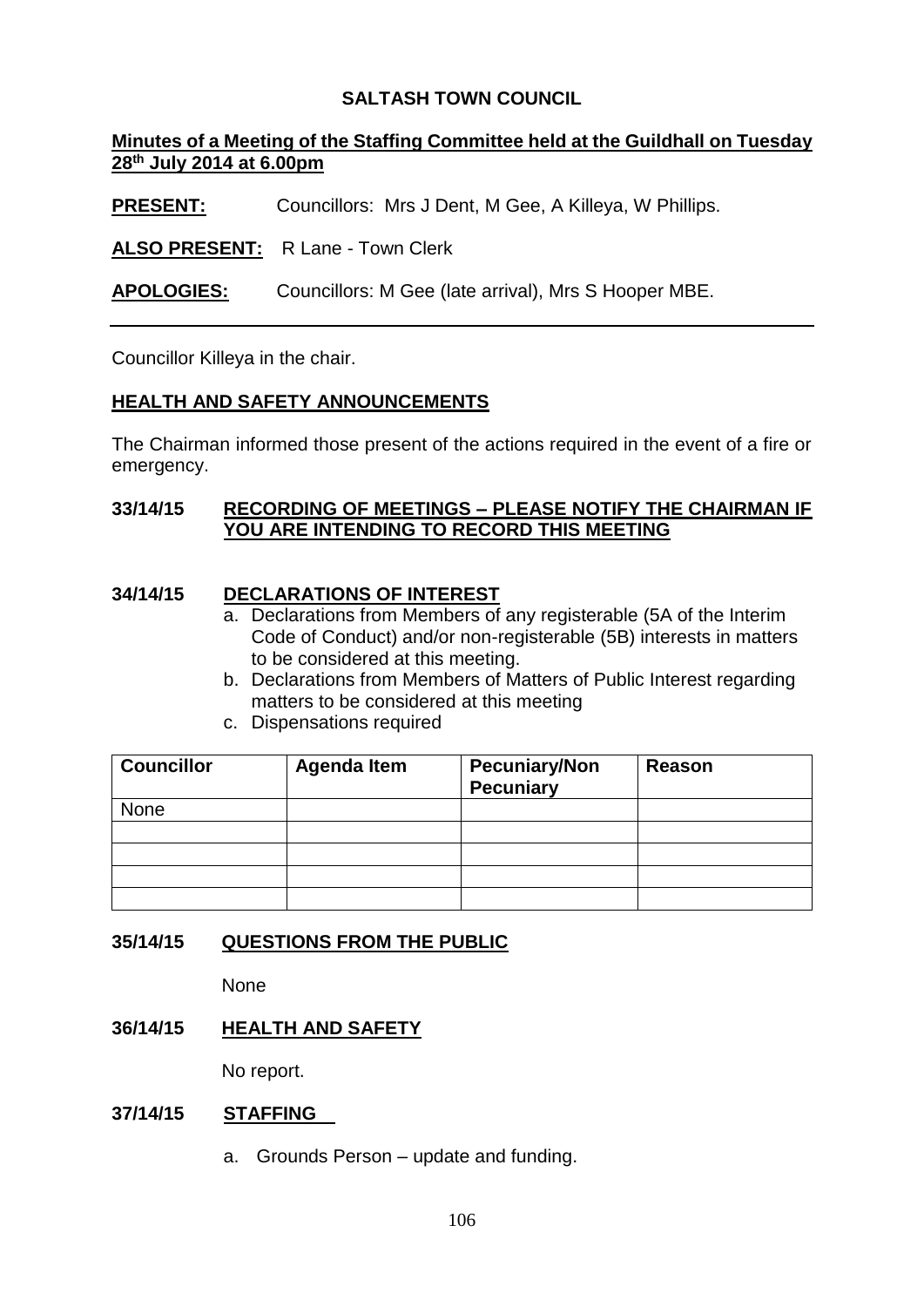The Town Clerk reported that the Grounds person was expected back from sick leave at the end of September 2014.

It was noted that funds of £5500 will be required to budget for contractor service costs up to the end of September.

#### It was **RECOMMENDED** that:

- 1. The service costs of £5500 up to the end of September 2014 be funded from the staff contingency budget.
- 2. £5000 be transferred from general reserves into the staff contingency budget.
- 3. The Town Clerk investigate service contingency options in the event that the Grounds person does not return to duty in September.
- b. Administration Officer
	- i. Report the resignation of the Administration Officer

It was **RESOLVED** to note.

Councillor Gee in the meeting.

ii. Approve the commencement of the appointment process

#### It was **RECOMMENDED** that:

- 1. £1500 be transferred from the staff contingency budget to the office budget to cover staffing agency costs.
- 2. The appointment process proceed for the appointment of an Administration Officer.

It was **RESOLVED** that the Town Clerk investigate issues arising from the employment of agency staff.

#### **38/14/15 PUBLIC BODIES (ADMISSION TO MEETINGS) ACT 1960**

Pursuant to Section 1(2) of the Public Bodies (Admission to Meetings) Act 1960 it was **RESOLVED** that the press/public leave the meeting because of the confidential nature of the business to be transacted.

#### **39/14/15 CARETAKING STAFFING**

#### It was **RESOLVED** to:

1. Proceed with a formal capability meeting according to policy.